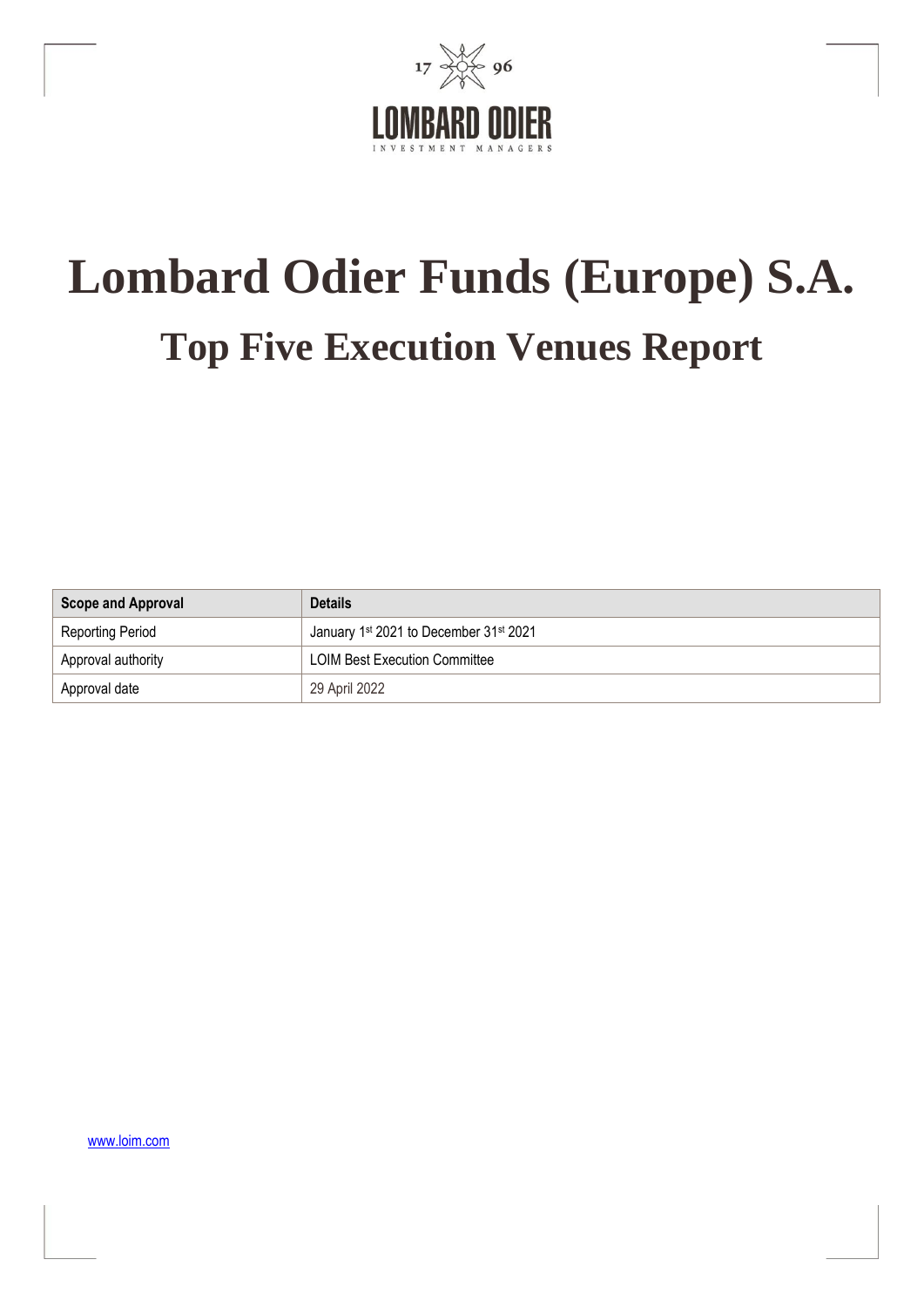# **Table of contents**

| 1. | Purpose of the report                                                                                   | 3               |
|----|---------------------------------------------------------------------------------------------------------|-----------------|
| 2. | Top five execution venues                                                                               | 4               |
| 3. | <b>Analysis &amp; Conclusions</b>                                                                       | 7               |
|    | 3.1. Relative importance of execution factors                                                           | 7               |
|    | 3.2. Close links, conflicts of interests, and common ownerships with respect to execution venues used   | 9               |
|    | 3.3. Specific arrangements with any execution venues                                                    | 9               |
|    | 3.4. Factors that led to a change in the list of execution venues listed in the Firm's execution policy | 9               |
|    | 3.5. Order execution according to client categorisation                                                 | 9               |
|    | 3.6. Executing retail client orders                                                                     | 10 <sup>°</sup> |
|    | 3.7. Data or tools relating to the quality of execution used by the investment firm                     | 10              |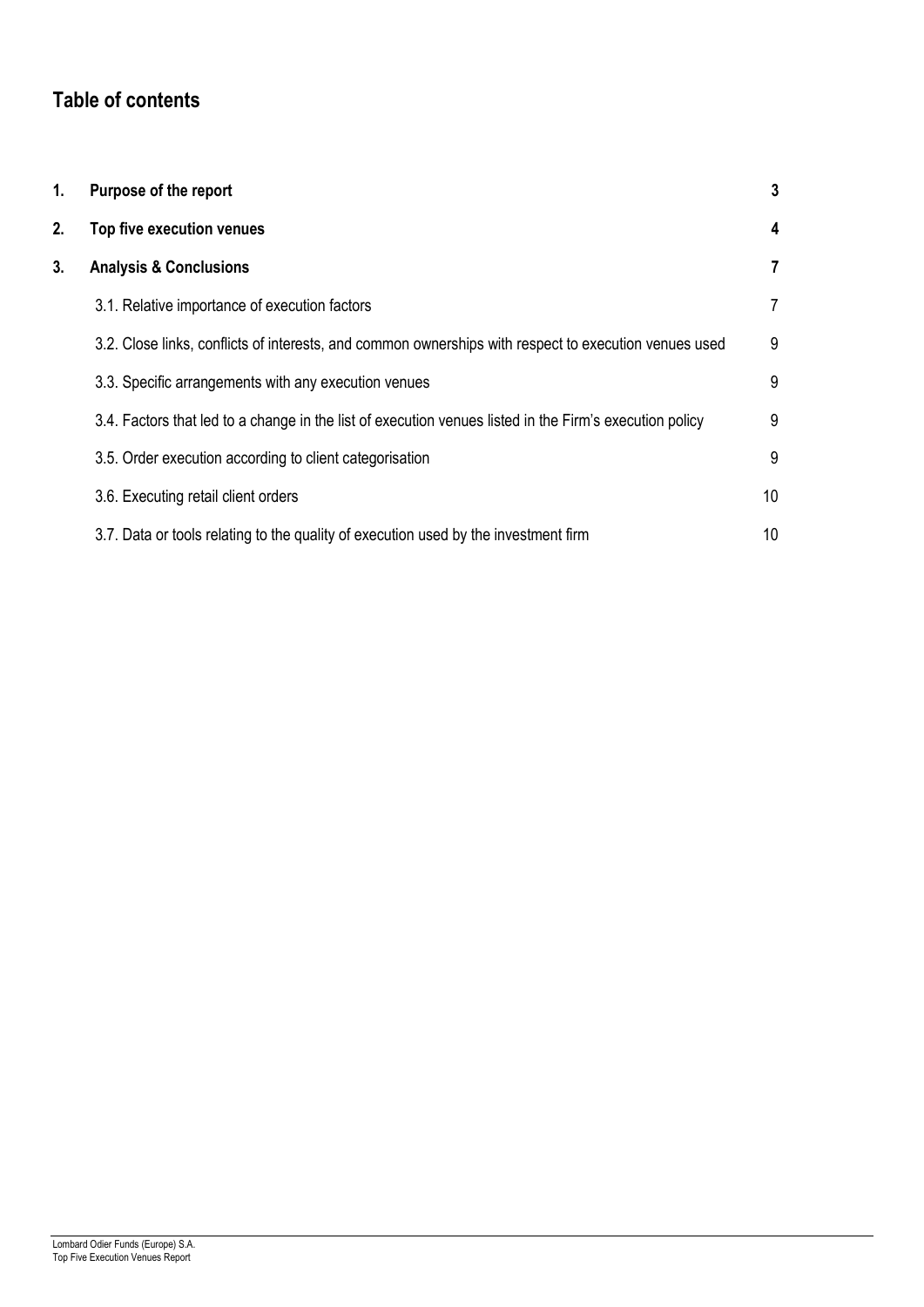# **Definitions**

| <b>Term</b>                                     | <b>Definition</b>                                                                                                                                                                                                                                     |
|-------------------------------------------------|-------------------------------------------------------------------------------------------------------------------------------------------------------------------------------------------------------------------------------------------------------|
| <b>Best Execution</b>                           | Duty of the Firm to take all sufficient steps to execute orders on terms most favourable to the client taking into<br>consideration price, costs, speed, likelihood of execution and settlement, size, nature or any other relevant<br>consideration. |
| <b>Clients</b>                                  | Discretionary clients for which LOIM is executing orders on an agency basis with external brokers / counterparties.                                                                                                                                   |
| <b>Firm</b>                                     | Lombard Odier Funds (Europe) S.A.                                                                                                                                                                                                                     |
| <b>LOF Europe</b>                               | Lombard Odier Funds (Europe) S.A.                                                                                                                                                                                                                     |
| LOF Europe - Dutch<br><b>Branch (Rotterdam)</b> | Lombard Odier Funds (Europe) S.A. - Dutch Branch (Rotterdam), a branch office of LOF Europe.                                                                                                                                                          |
| <b>LOC</b>                                      | Bank Lombard Odier & Co Ltd, an affiliated company of the Firm                                                                                                                                                                                        |
| <b>LOIM</b>                                     | Lombard Odier Asset Management (Europe) Limited, Lombard Odier Asset Management (Switzerland) SA<br>Lombard Odier Funds (Europe) S.A. and Lombard Odier Asset Management (USA) Corp                                                                   |
| <b>LOIM Trading Desk</b>                        | The LOIM Trading Desk consists of traders based in New York, London, Geneva and Hong Kong who shall<br>execute orders received from Portfolio Managers                                                                                                |
| <b>Portfolio Managers</b>                       | Investment professionals in charge of the day-to-day portfolio management activities within LOIM                                                                                                                                                      |

## **1. Purpose of the report**

The Firm is a management company authorised by the *Commission de Surveillance du Secteur Financier*, the Luxembourg financial supervisory authority (the "CSSF") as a management company under Chapter 15 of the Luxembourg law of 17 December 2010 on undertakings for collective investment, as amended from time to time (the "UCI Law") and as an alternative investment fund manager ("AIFM") under Chapter 2 of the Luxembourg law of 12 July 2013 on alternative investment fund managers ("AIFMs"), as amended from time to time (the "AIFM Law").

The Firm is authorised by the CSSF to manage UCITS and alternative investment funds ("AIFs") and to provide certain discretionary management services under Article 101, (3) of the UCI Law and Article 5 (4) of the AIFM Law. The Firm's permission entitles it to carry on certain portfolio management activities that are regulated under the Directive 2014/65/EU of the European Parliament and of the Council of 15 May 2014 on markets in financial instruments and Regulation (EU) No 600/2014 on markets in financial instruments (MiFIR) (together, "MiFID II Regulation"). In relation to such portfolio management activities (known as MiFID II "top-up" permissions), the Firm is subject to the CSSF rules that implement MiFID II as well as certain directly applicable EU secondary regulation like Regulatory Technical Standard 28 ("RTS 28").

In accordance with RTS 28, the Firm shall provide disclosures on the top five execution venues in terms of trading volumes for all executed orders placed with, or transmitted to, brokers for execution per class of financial instruments.

Trading activities have been carried out only by LOF Europe – Dutch Branch as part of the management of portfolios of investments in accordance with mandates given by investors on a discretionary, client-by-client basis. Therefore, the information set out in this report covers only the past trading activities of LOF Europe – Dutch Branch in respect of the management of mandates.

The report includes, for each class of financial instruments, a summary of the analysis and conclusions drawn from the detailed monitoring of the quality of execution obtained on the execution venues where LOF Europe - Dutch Branch executed client orders in the previous year.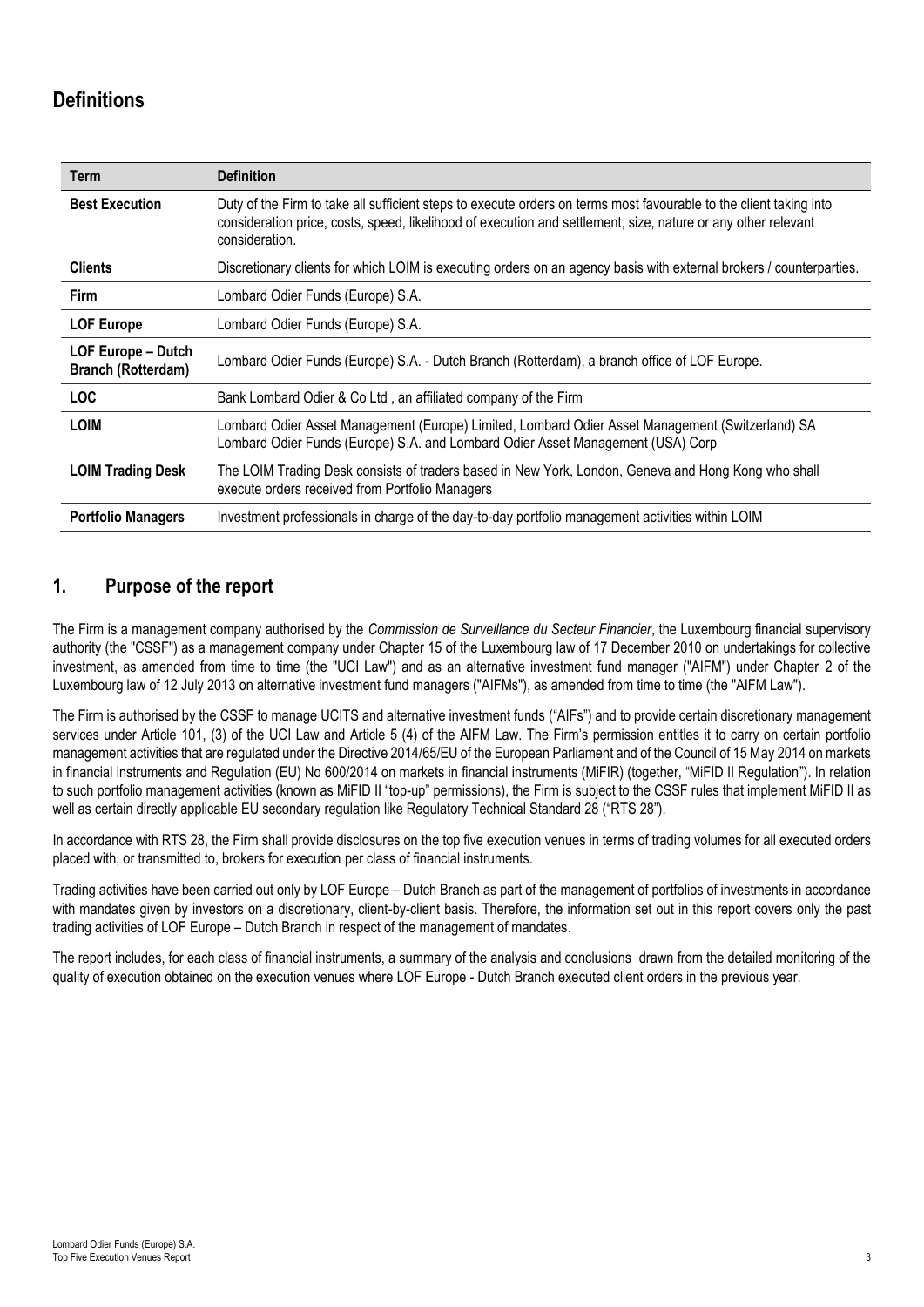# **2. Top five execution venues**

| <b>Class of Instrument</b> |                                                                                                      | Debt instruments / Bonds                       |                                                                                       |               |                                                                                 |
|----------------------------|------------------------------------------------------------------------------------------------------|------------------------------------------------|---------------------------------------------------------------------------------------|---------------|---------------------------------------------------------------------------------|
|                            | Notification if <1 average trade per business day in the previous year<br>YES                        |                                                |                                                                                       |               |                                                                                 |
|                            | Top 5 execution venues ranked in terms of trading volumes (descending Proportion of volume<br>order) | traded in percentage of<br>total in that class | <b>Proportion of orders</b><br>executed as percentage<br>of total in that asset class | Percentage of | Percentage of Percentage of<br>passive orders aggressive orders directed orders |
|                            | Execution Venue Bloomberg Multilateral Trading Facility - 549300ROEJDDAXM6LU05                       | 75.65%                                         | 60.00%                                                                                | N/A           | N/A                                                                             |
|                            | MarketAxess Europe MTF - 549300TTHIODYMGND828                                                        | 24.35%                                         | 40.00%                                                                                | N/A           | N/A                                                                             |
| <b>Entity (Broker)</b>     | UBS AG - BFM8T61CT2L1QCEMIK50                                                                        | 40.48%                                         | 72.00%                                                                                | N/A           | N/A                                                                             |
|                            | J.P. MORGAN CAPITAL HOLDINGS LIMITED - 549300Z1UDXFNOBBUI23                                          | 23.39%                                         | 16.00%                                                                                | N/A           | N/A                                                                             |
|                            | NOMURA EUROPE HOLDINGS PLC - 549300IU15NXFPV2FC82                                                    | 19.51%                                         | 4.00%                                                                                 | N/A           | N/A                                                                             |
|                            | BNP PARIBAS - ROMUWSFPU8MPRO8K5P83                                                                   | 10.78%                                         | 4.00%                                                                                 | N/A           | N/A                                                                             |
|                            | GOLDMAN SACHS GROUP UK LIMITED - 549300RQT6K4WXZL3083                                                | 5.84%                                          | 4.00%                                                                                 | N/A           | N/A                                                                             |

| <b>Class of Instrument</b>                                                    |                                                                                            |                     | Currency derivatives / Swaps, forwards, and other currency derivatives |               |                                                  |
|-------------------------------------------------------------------------------|--------------------------------------------------------------------------------------------|---------------------|------------------------------------------------------------------------|---------------|--------------------------------------------------|
| Notification if <1 average trade per business day in the previous year<br>NO. |                                                                                            |                     |                                                                        |               |                                                  |
|                                                                               | Top 5 execution venues ranked in terms of trading volumes (descending Proportion of volume |                     | <b>Proportion of orders</b>                                            | Percentage of | Percentage of Percentage of                      |
|                                                                               | order)                                                                                     |                     | traded in percentage of executed as percentage                         |               | passive orders aggressive orders directed orders |
|                                                                               |                                                                                            | total in that class | of total in that asset class                                           |               |                                                  |
| <b>Entity (Broker)</b>                                                        | CACEIS BANK - 96950023SCR9X9F3L662                                                         | 95.22%              | 95.81%                                                                 | N/A           | N/A                                              |
|                                                                               | NORTHERN TRUST COMPANY, THE -                                                              | 3.92%               | $0.63\%$                                                               | N/A           | N/A                                              |
|                                                                               | HSBC UK HOLDINGS LIMITED - 213800XGEUREVI5G1628                                            | 0.78%               | 3.14%                                                                  | N/A           | N/A                                              |
|                                                                               | CACEIS - 969500OLD4M3NDWVC189                                                              | 0.08%               | $0.42\%$                                                               | N/A           | N/A                                              |

*The data above is based on execution data in the period from 1st January 2021 to 31st December 2021 inclusive.*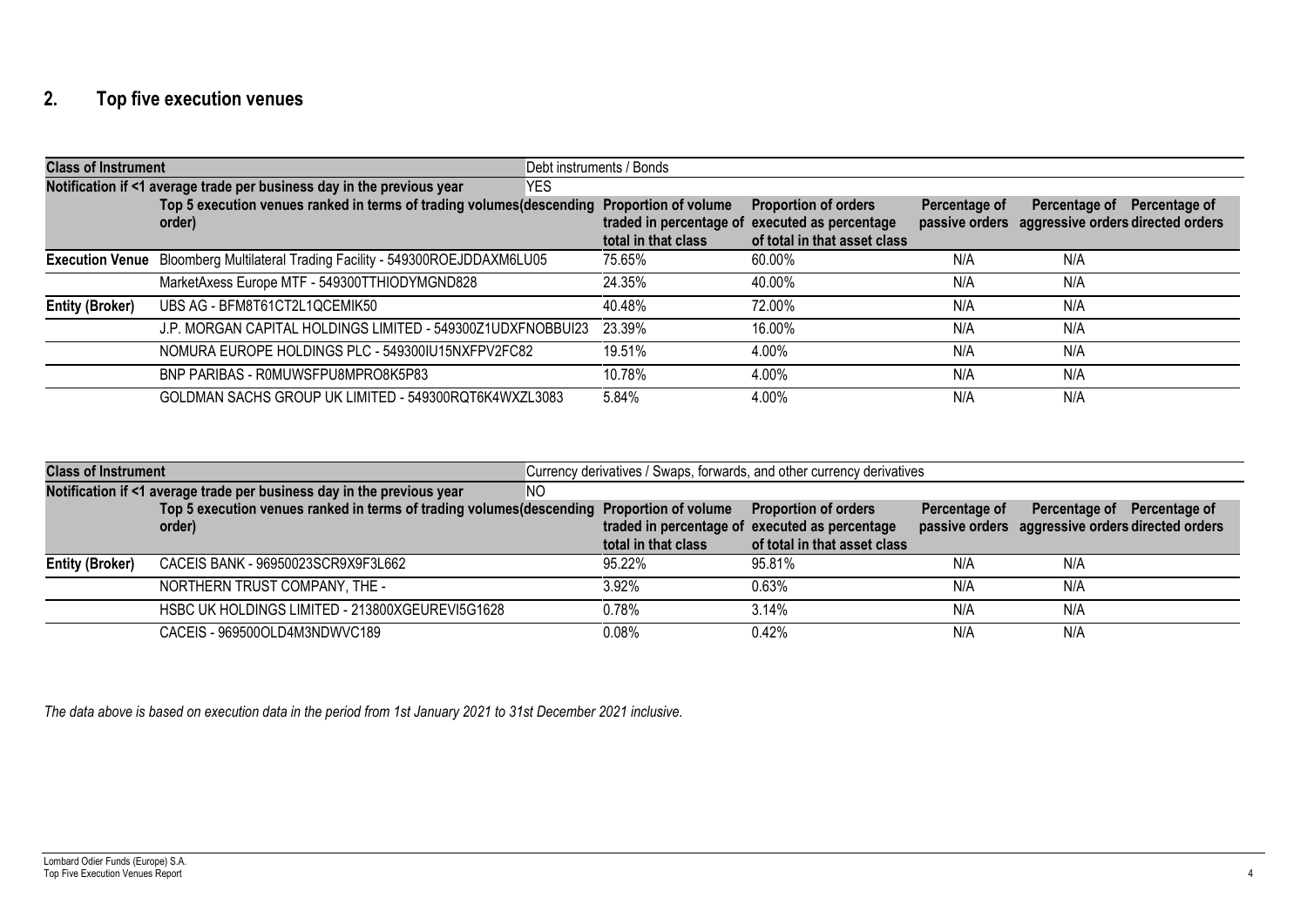| <b>Class of Instrument</b> |                                                                                                                                                                                             |                                                | Equities - Shares & Depositary Receipts / Tick size liquidity band 1 and 2(from 0 to 79 trades per day) |                                 |                                       |                                  |
|----------------------------|---------------------------------------------------------------------------------------------------------------------------------------------------------------------------------------------|------------------------------------------------|---------------------------------------------------------------------------------------------------------|---------------------------------|---------------------------------------|----------------------------------|
|                            | Notification if <1 average trade per business day in the previous year<br><b>NO</b><br>Top 5 execution venues ranked in terms of trading volumes (descending Proportion of volume<br>order) | traded in percentage of<br>total in that class | <b>Proportion of orders</b><br>executed as percentage of<br>total in that asset class                   | Percentage of<br>passive orders | Percentage of<br>aggressive<br>orders | Percentage of<br>directed orders |
| <b>Execution Venue</b>     | Liquidnet Europe Equities - 213800ZIRB79BE5XQM68                                                                                                                                            | 100.00%                                        | 100.00%                                                                                                 | N/A                             | N/A                                   |                                  |
| <b>Entity (Broker)</b>     | RBC Capital Markets, LLC - 549300LCO2FLSSVFFR64                                                                                                                                             | 31.97%                                         | 18.45%                                                                                                  | N/A                             | N/A                                   |                                  |
|                            | GOLDMAN SACHS GROUP UK LIMITED - 549300RQT6K4WXZL3083                                                                                                                                       | 30.18%                                         | 64.58%                                                                                                  | N/A                             | N/A                                   |                                  |
|                            | MORGAN STANLEY INVESTMENTS (UK) - 549300X0IFQFZ9SM2579                                                                                                                                      | 17.78%                                         | 8.67%                                                                                                   | N/A                             | N/A                                   |                                  |
|                            | Credit Suisse AG - ANGGYXNX0JLX3X63JN86                                                                                                                                                     | 11.66%                                         | 4.06%                                                                                                   | N/A                             | N/A                                   |                                  |
|                            | Royal Bank of Canada - ES7IP3U3RHIGC71XBU11                                                                                                                                                 | 8.41%                                          | 4.24%                                                                                                   | N/A                             | N/A                                   |                                  |

| <b>Class of Instrument</b> |                                                                                                      |    |                                                | Equities - Shares & Depositary Receipts / Tick size liquidity bands 3 and 4 (from 80 to 1 999 trades per day) |                                 |                                       |                                  |
|----------------------------|------------------------------------------------------------------------------------------------------|----|------------------------------------------------|---------------------------------------------------------------------------------------------------------------|---------------------------------|---------------------------------------|----------------------------------|
|                            | Notification if <1 average trade per business day in the previous year                               | NΟ |                                                |                                                                                                               |                                 |                                       |                                  |
|                            | Top 5 execution venues ranked in terms of trading volumes (descending Proportion of volume<br>order) |    | traded in percentage of<br>total in that class | <b>Proportion of orders</b><br>executed as percentage of<br>total in that asset class                         | Percentage of<br>passive orders | Percentage of<br>aggressive<br>orders | Percentage of<br>directed orders |
| <b>Execution Venue</b>     | Cboe Europe Equities MTF - Cboe Large in Scale Service -<br>254900ERRPSKE7UZH711                     |    | 100.00%                                        | 100.00%                                                                                                       | N/A                             | N/A                                   |                                  |
| <b>Entity (Broker)</b>     | GOLDMAN SACHS GROUP UK LIMITED - 549300RQT6K4WXZL3083                                                |    | 51.33%                                         | 50.72%                                                                                                        | N/A                             | N/A                                   |                                  |
|                            | RBC Capital Markets, LLC - 549300LCO2FLSSVFFR64                                                      |    | 22.60%                                         | 14.49%                                                                                                        | N/A                             | N/A                                   |                                  |
|                            | UBS AG - BFM8T61CT2L1QCEMIK50                                                                        |    | 10.28%                                         | 20.29%                                                                                                        | N/A                             | N/A                                   |                                  |
|                            | Credit Suisse AG - ANGGYXNX0JLX3X63JN86                                                              |    | 8.77%                                          | 11.59%                                                                                                        | N/A                             | N/A                                   |                                  |
|                            | Citigroup Global Markets Holdings Bahamas Limited -<br>549300PARXCQ0E6Q1E33                          |    | 7.02%                                          | 2.90%                                                                                                         | N/A                             | N/A                                   |                                  |

*The data above is based on execution data in the period from 1st January 2021 to 31st December 2021 inclusive.*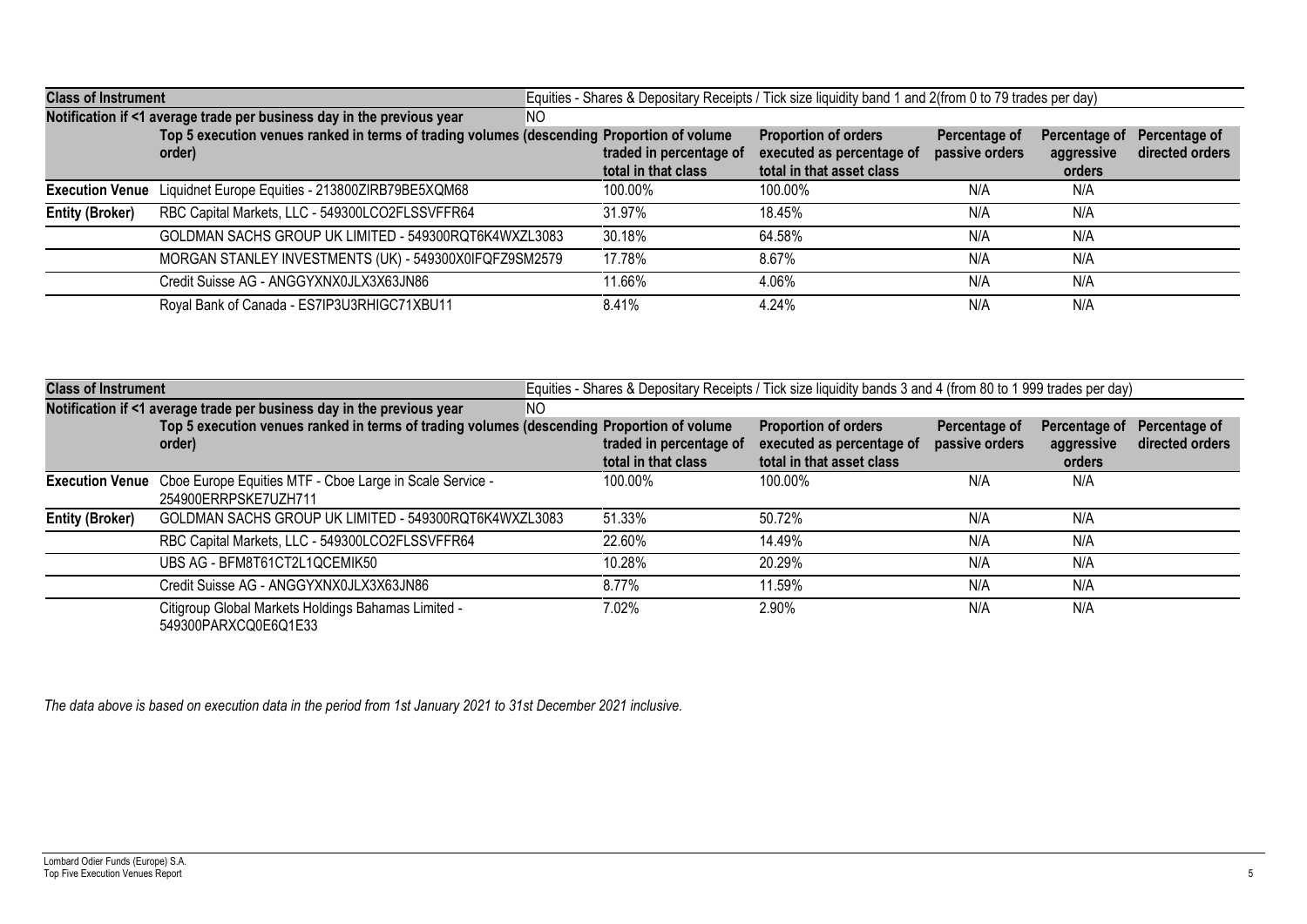| <b>Class of Instrument</b> |                                                                                                                                                                                       |                                                | Equities - Shares & Depositary Receipts / Tick size liquidity bands 5 and 6 (from 2 000 trades per day) |                                 |                                       |                                  |
|----------------------------|---------------------------------------------------------------------------------------------------------------------------------------------------------------------------------------|------------------------------------------------|---------------------------------------------------------------------------------------------------------|---------------------------------|---------------------------------------|----------------------------------|
|                            | Notification if <1 average trade per business day in the previous year<br>NO.<br>Top 5 execution venues ranked in terms of trading volumes (descending Proportion of volume<br>order) | traded in percentage of<br>total in that class | <b>Proportion of orders</b><br>executed as percentage of<br>total in that asset class                   | Percentage of<br>passive orders | Percentage of<br>aggressive<br>orders | Percentage of<br>directed orders |
|                            | Execution Venue Liquidnet Europe Equities - 213800ZIRB79BE5XQM68                                                                                                                      | 100.00%                                        | 100.00%                                                                                                 | N/A                             | N/A                                   |                                  |
| <b>Entity (Broker)</b>     | GOLDMAN SACHS GROUP UK LIMITED - 549300RQT6K4WXZL3083                                                                                                                                 | 49.38%                                         | 73.03%                                                                                                  | N/A                             | N/A                                   |                                  |
|                            | RBC Capital Markets, LLC - 549300LCO2FLSSVFFR64                                                                                                                                       | 35.87%                                         | 19.44%                                                                                                  | N/A                             | N/A                                   |                                  |
|                            | MORGAN STANLEY INVESTMENTS (UK) - 549300X0IFQFZ9SM2579                                                                                                                                | 7.03%                                          | $3.37\%$                                                                                                | N/A                             | N/A                                   |                                  |
|                            | UBS AG - BFM8T61CT2L1QCEMIK50                                                                                                                                                         | 5.44%                                          | 2.70%                                                                                                   | N/A                             | N/A                                   |                                  |
|                            | Royal Bank of Canada - ES7IP3U3RHIGC71XBU11                                                                                                                                           | 2.28%                                          | 1.46%                                                                                                   | N/A                             | N/A                                   |                                  |

| <b>Class of Instrument</b> |                                                                                            | Exchange traded products (Exchange traded funds, exchange traded notes and exchange traded commodities) |                         |                             |                |               |                 |
|----------------------------|--------------------------------------------------------------------------------------------|---------------------------------------------------------------------------------------------------------|-------------------------|-----------------------------|----------------|---------------|-----------------|
|                            | Notification if <1 average trade per business day in the previous year                     | <b>YES</b>                                                                                              |                         |                             |                |               |                 |
|                            | Top 5 execution venues ranked in terms of trading volumes (descending Proportion of volume |                                                                                                         |                         | <b>Proportion of orders</b> | Percentage of  | Percentage of | Percentage of   |
|                            | order)                                                                                     |                                                                                                         | traded in percentage of | executed as percentage of   | passive orders | aggressive    | directed orders |
|                            |                                                                                            |                                                                                                         | total in that class     | total in that asset class   |                | orders        |                 |
| <b>Entity (Broker)</b>     | MORGAN STANLEY INVESTMENTS (UK) - 549300X0IFQFZ9SM2579                                     |                                                                                                         | 37.70%                  | 50.00%                      | N/A            | N/A           |                 |
|                            | LIQUIDNET EUROPE LIMITED - 213800ZIRB79BE5XQM68                                            |                                                                                                         | 26.03%                  | 12.50%                      | N/A            | N/A           |                 |
|                            | RBC Capital Markets, LLC - 549300LCO2FLSSVFFR64                                            |                                                                                                         | 21.80%                  | 25.00%                      | N/A            | N/A           |                 |
|                            | GOLDMAN SACHS GROUP UK LIMITED - 549300RQT6K4WXZL3083                                      |                                                                                                         | 14.47%                  | 12.50%                      | N/A            | N/A           |                 |

*The data above is based on execution data in the period from 1st January 2021 to 31st December 2021 inclusive.*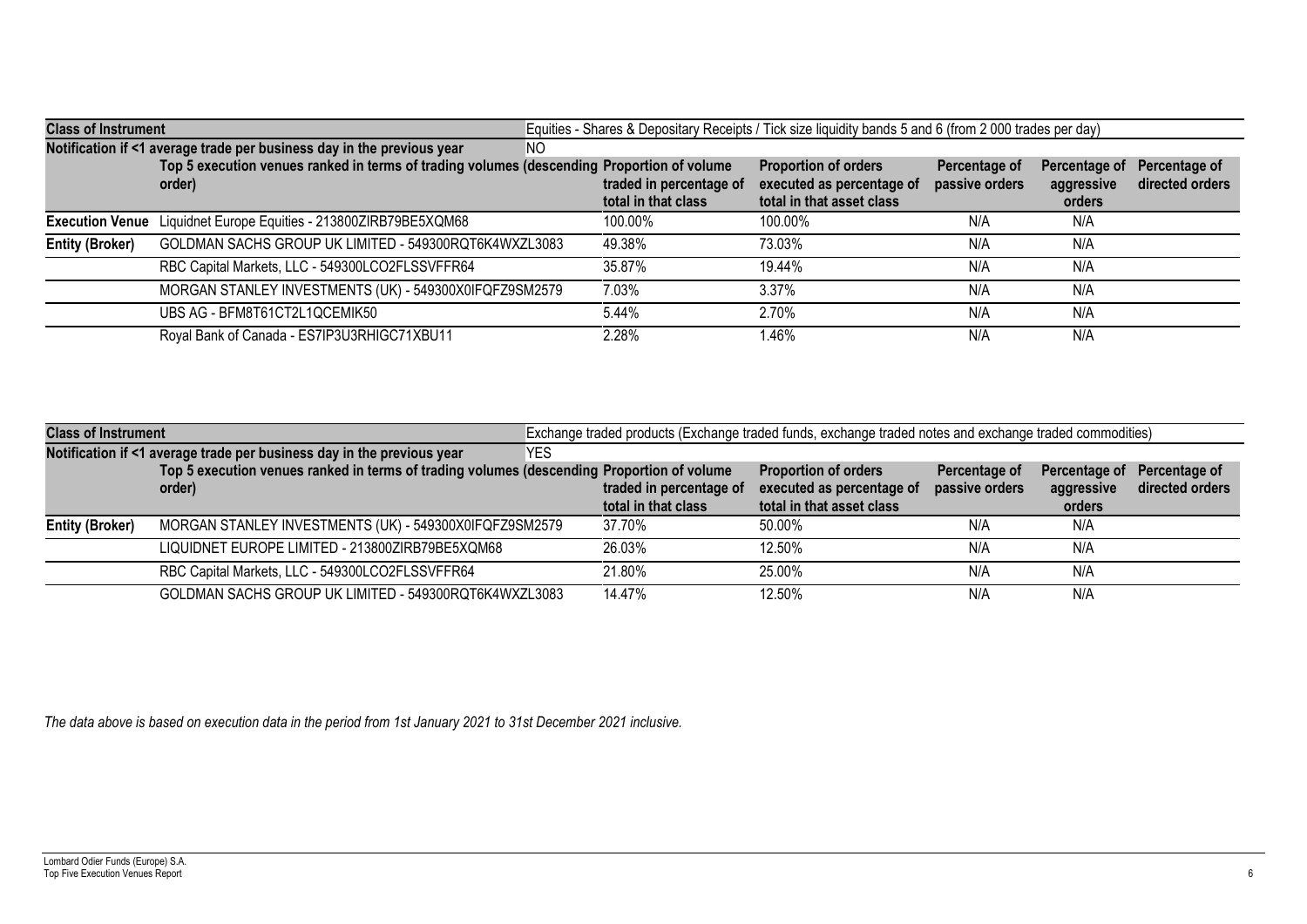# **3. Analysis & Conclusions**

The analysis and conclusions set out in this paragraph 3 are provided at an LOIM group level as described in the Best Execution Policy. They are applicable to the Firm when the matters set out in this paragraph 3 are relevant to the activities of the Firm.

#### *3.1. Relative importance of execution factors*

In selecting its execution venues for the reporting period, LOIM considered price, cost of executing, liquidity available for the instruments being traded, the speed of execution, reliability, likelihood of execution and settlement, continuity of trading, creditworthiness of the venue and quality of any related clearing and settlement facilities.

For the year ending 2021, the Firm can confirm it considers it has met its obligation to achieve the best possible result for its clients on a consistent basis.

## *3.1.1. Equity*

While price was generally the most important factor, for larger orders for example, other factors such as execution certainty, market impact reduction and execution speed may have had greater importance. When LOIM Trading Desk transmitted the order to brokers for execution, it selected brokers which had a track record of achieving the best result for orders of a similar nature.

| <b>Asset Class</b>                                    | <b>Liquid Market</b>                                                                                                                                                                                                                                                                                                                                                                                                                                                     | <b>Less Liquid Market</b>                                                                                                                                                                                                                                                                            | <b>Other</b>                                                                                                                                                                                                            |
|-------------------------------------------------------|--------------------------------------------------------------------------------------------------------------------------------------------------------------------------------------------------------------------------------------------------------------------------------------------------------------------------------------------------------------------------------------------------------------------------------------------------------------------------|------------------------------------------------------------------------------------------------------------------------------------------------------------------------------------------------------------------------------------------------------------------------------------------------------|-------------------------------------------------------------------------------------------------------------------------------------------------------------------------------------------------------------------------|
| <b>Equities and equity-like</b><br>listed derivatives | 1&2.Price & Cost<br>Due to the high availability of liquidity<br>across a number of different venues,<br>LOIM generally placed the highest<br>importance on price.<br>3. Speed<br>Relevance of speed as an execution<br>factor depended on the investment<br>strategy. It was generally of second<br>importance.<br>4. Size<br>5. Likelihood of execution<br>6. Other considerations<br>Other factors were less relevant when<br>trading very liquid, listed instruments | 1&2. Size & Likelihood of<br>execution<br>In illiquid markets, size was a key<br>consideration. Capacity to execute<br>large orders was generally<br>prioritised over price.<br>3. Price<br>4. Speed<br>5. Cost<br>6. Other consideration<br>Other factors were less relevant in<br>illiquid markets | Portfolio's strategy and<br>Portfolio Managers'<br>instructions (e.g. price limit<br>orders, end of day order or<br>FX fixing series orders)<br>also had a significant<br>influence on order handling<br>and execution. |

## *3.1.2. Fixed Income (including Convertible Bonds)*

Consistent liquidity and price were normally the most important factors in deciding where and how to execute. Next in order of preference were: competitiveness of spreads, promptness of execution, and past history in executing orders.

When trading listed derivatives, particular consideration was given to: costs, speed and likelihood of execution. Where relevant, brokers were selected on their pricing, liquidity capability, clearance and settlement capabilities, quality of service, access to markets, credit worthiness and financial stability.

| <b>Asset Class</b>                                                      | <b>Liquid Market</b>                                                                            | <b>Less Liquid Market</b>                                                          |
|-------------------------------------------------------------------------|-------------------------------------------------------------------------------------------------|------------------------------------------------------------------------------------|
| <b>Fixed income including</b><br>1&2. Price & Cost<br>convertible bonds |                                                                                                 | 1. Price                                                                           |
|                                                                         | Price was the key consideration. Cost was<br>important and varied depending on trades.          | In less liquid markets, price remained the<br>main factor taken into consideration |
|                                                                         | 3. Likelihood of execution                                                                      | 2. Size & Likelihood of execution                                                  |
|                                                                         | 4. Speed                                                                                        | In illiquid markets, the capacity to execute                                       |
|                                                                         | Importance of speed varied according to the<br>instrument (e.g. for volatile products speed was | large orders was a key consideration which<br>came second in line after the price. |
|                                                                         | more important)                                                                                 | 4. Speed                                                                           |
|                                                                         | 5. Size                                                                                         | 5. Cost                                                                            |
|                                                                         | 6. Other considerations                                                                         | 6. Other considerations                                                            |
|                                                                         | Other factors were less relevant when trading<br>very liquid instruments                        | Other factors were less relevant when trading<br>less liquid instruments           |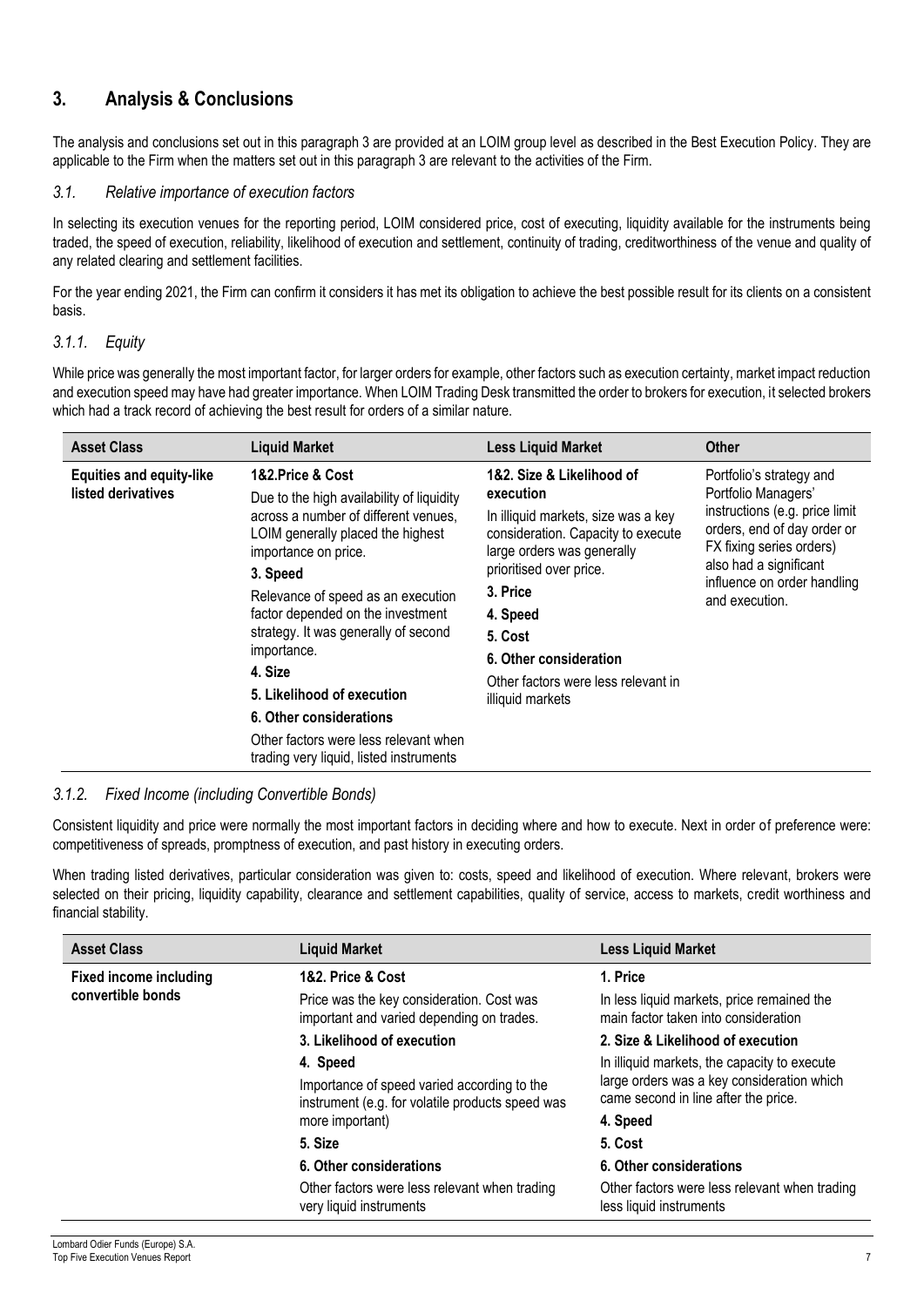#### *3.1.3. Money Market Instruments*

Due to the specific nature of settlement in money markets instruments, particular importance was placed on the effectiveness of settlement and clearing when selecting a venue. However, as with the other assets; price, costs, speed of execution, likelihood of execution, speed of settlement, likelihood of settlement, size of order and nature of order were also factors when considering how and where to execute.

| <b>Asset Class</b>              | <b>Liquid Market</b>                                                                                        | <b>Less Liquid Market</b>                                                                                                          |
|---------------------------------|-------------------------------------------------------------------------------------------------------------|------------------------------------------------------------------------------------------------------------------------------------|
| <b>Money market instruments</b> | 1&2. Price & Cost                                                                                           | 1. Price                                                                                                                           |
|                                 | Price was the key consideration. Cost was<br>important and varied depending on trades.                      | In less liquid markets, price remained the<br>main factor taken into consideration                                                 |
|                                 | 3. Likelihood of execution                                                                                  | 2. Size & Likelihood of execution                                                                                                  |
|                                 | 4. Speed<br>Importance of speed varied according to the<br>instrument (e.g. for volatile products speed was | In illiquid markets, the capacity to execute<br>large orders was a key consideration which<br>came second in line after the price. |
|                                 | more important)                                                                                             | 4. Speed                                                                                                                           |
|                                 |                                                                                                             | 5. Cost                                                                                                                            |
|                                 | 5. Size                                                                                                     | 6. Other considerations                                                                                                            |
|                                 | 6. Other considerations                                                                                     | Other factors were less relevant when trading                                                                                      |
|                                 | Other factors were less relevant when trading<br>very liquid instruments                                    | less liquid instruments                                                                                                            |

## *3.1.4. Foreign Exchange*

Depending on the size of an order, LOIM Trading Desk generally obtained several simultaneous quotations from multiple counterparties, with the predominant factor being best price at the time of execution. For very large orders, a single counterparty may have been approached dependent on the execution strategy at the time of the order. In such a case, venue selection took into consideration factors such as previous execution performance, clearance and settlement capability, credit worthiness and financial stability, timely trading and ability to trade in large volumes. For both spot and forward FX transactions, the predominant factor was best price at the time of execution.

| <b>Asset Class</b> | <b>Liquid Market</b>                                                                                          | <b>Less Liquid Market</b>                                                                                             |
|--------------------|---------------------------------------------------------------------------------------------------------------|-----------------------------------------------------------------------------------------------------------------------|
| <b>FX</b>          | 1&2. Price & Cost                                                                                             | 1. Price                                                                                                              |
|                    | Price was the key consideration. Cost was<br>important and varied depending on trades.                        | In less liquid markets, price remained the main<br>factor taken into consideration                                    |
|                    | 3. Speed                                                                                                      | 2. Likelihood of execution                                                                                            |
|                    | Importance of speed varied according to the<br>instrument (e.g. for volatile products speed was<br>important) | In illiquid markets, the capacity to execute an<br>order was a key consideration which came<br>second after the price |
|                    | 4. Size                                                                                                       | 3. Cost                                                                                                               |
|                    | 5. Likelihood of execution                                                                                    | 4. Size                                                                                                               |
|                    | 6. Other considerations                                                                                       | 5. Speed                                                                                                              |
|                    | Other factors were less relevant when trading very<br>liquid instruments                                      | 6. Other considerations                                                                                               |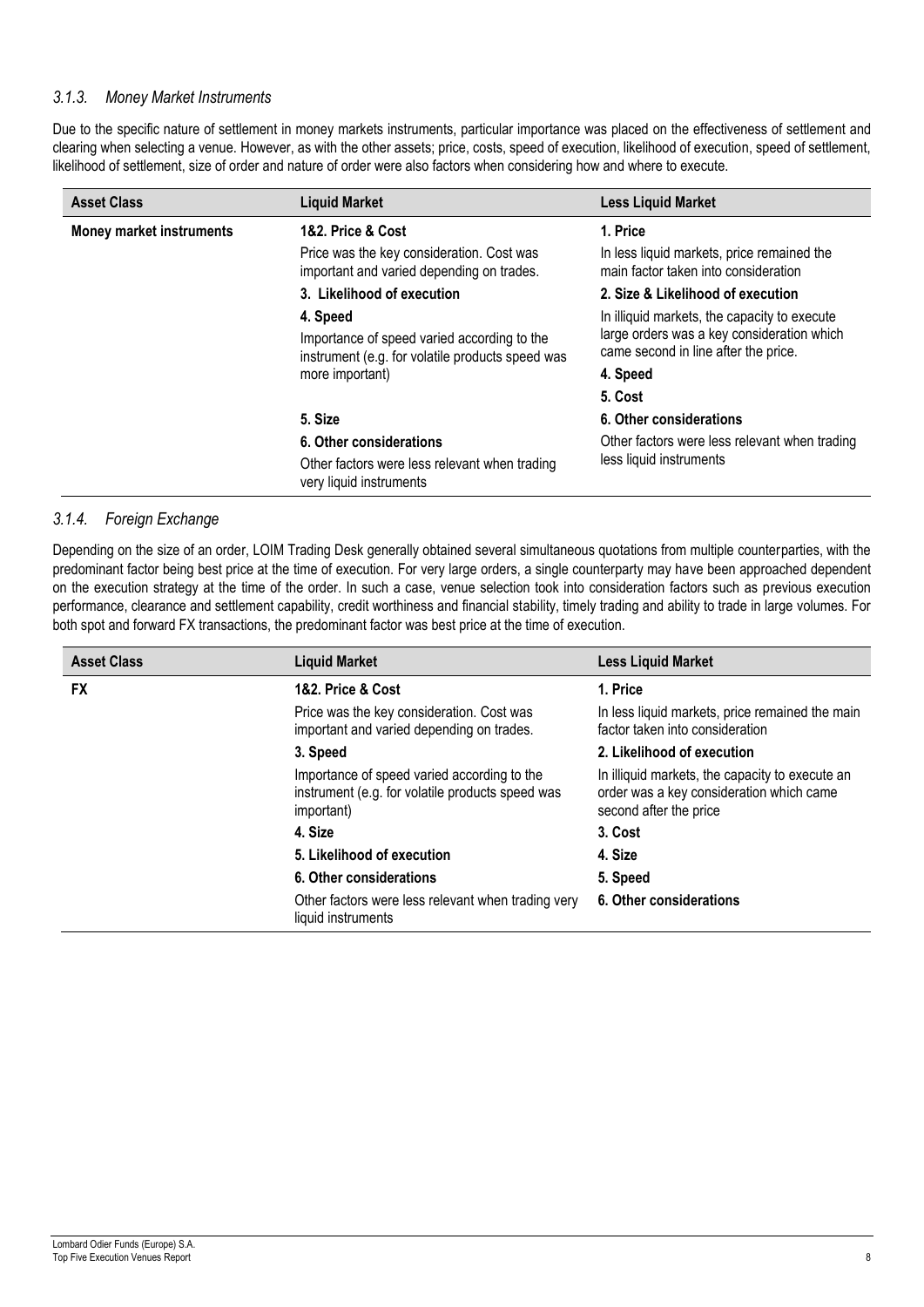## *3.1.5. OTC Derivatives*

Dealing in OTC derivatives was limited to pre-authorised counterparties with whom ISDA agreements are in place and in such cases the perceived operational efficiency of such counterparties was relevant. The selection of execution venues depended on, amongst others, the size of transaction, liquidity, counterparty risk, credit risk and perceived settlement capabilities.

| <b>Asset Class</b>     | <b>Liquid Market</b>                             | <b>Less Liquid Market</b>                       |
|------------------------|--------------------------------------------------|-------------------------------------------------|
| <b>OTC</b> derivatives | 1. Price                                         | 1. Likelihood of execution                      |
|                        | Price was the key consideration.                 | In illiquid markets the capacity to execute the |
|                        | 2. Likelihood of execution                       | order was generally prioritised over price      |
|                        | For equivalent price, the capacity to execute an | 2. Price                                        |
|                        | order was a key consideration.                   | In less liquid markets price remained a key     |
|                        | 3. Cost                                          | consideration                                   |
|                        | 4. Size                                          | 3. Cost                                         |
|                        | 5. Likelihood of settlement                      | 4. Size                                         |
|                        | 6. Other considerations                          | 5. Likelihood of settlement                     |
|                        |                                                  | 6. Other considerations                         |

#### *3.2. Close links, conflicts of interests, and common ownerships with respect to execution venues used*

Bank Lombard Odier & Co Ltd, wholly owned by Compagnie Lombard Odier SCmA ("LOC"), is an affiliate of LOF Europe Dutch Branch. As an authorised broker, LOC can execute orders on behalf of their clients, including funds and mandates managed by LOF Europe Dutch Branch.

LOF Europe Dutch Branch may also utilize the Direct Market Access provided by LOC in order to access the SIX exchange directly.

For information, in 2021 no trading was executed with LOC for LOF Europe – Dutch Branch

#### *3.3. Specific arrangements with any execution venues*

There are no specific arrangements concerning rebates or non-monetary benefits with any current execution venues.

## *3.4. Factors that led to a change in the list of execution venues listed in the Firm's execution policy*

LOIM continuously assesses and manages its very close relationships with brokers and platforms alike. LOIM is regularly consulted on future developments of multi-asset trading technology and direction of service from brokers, keeping LOIM at the forefront of disruptive technology in this space.

Over the past couple of years, several changes primarily driven by the MiFID II regulations have influenced LOIM's best execution capabilities.

In January 2018, MiFID II formalized the end of Broker Crossing Network activity and put constraints on dark pool trading with double volume caps. As a result, the number of liquidity pools has increased across European markets in 2018 continuing into 2019 & 2020, as new venue types and market mechanisms emerged. LOIM, for example, observed the increase of periodic auction in the new liquidity landscape, which have served as a good liquidity source for stocks that have otherwise been suspended from sub-LIS dark activity under the double volume cap mechanism.

Also noticeable has been the proliferation of the Systematic Internaliser (SI) regime since MiFID II, which was otherwise negligible prior to the regulatory change. Systematic Internalisers allow investors to interact with principal liquidity providers that provide price improvement and reduced market impact.

The full list of execution venues and approved counterparty is published on the LOIM website:

<https://www.lombardodier.com/home/asset-management-regulatory-disc.html>

#### *3.5. Order execution according to client categorisation*

Our execution policy does not treat different categories of clients differently. All execution decisions are made by our trading desk according to a single Best Execution policy.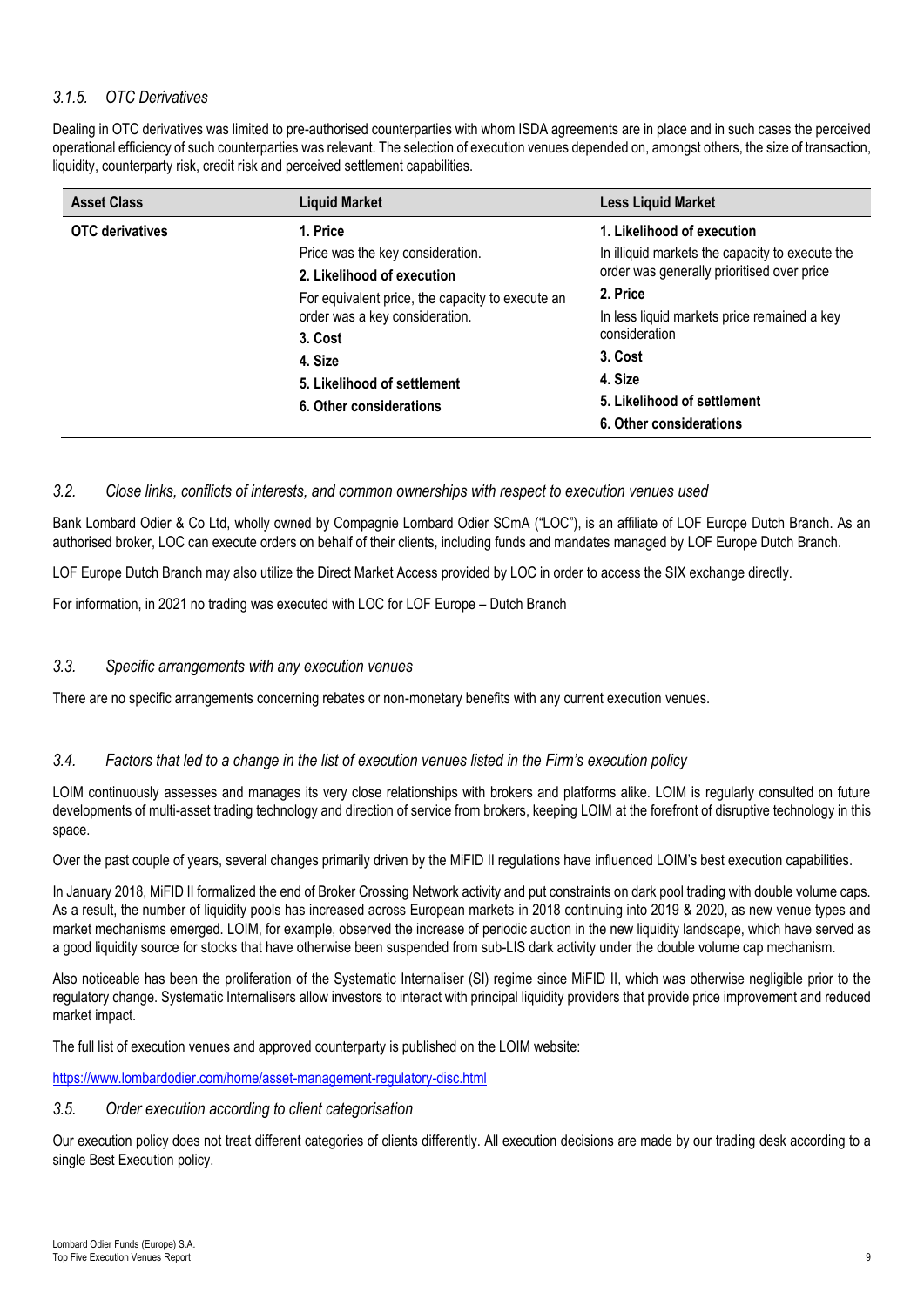## *3.6. Executing retail client orders*

LOF Europe – Dutch Branch has not executed trade orders for any retail clients.

#### *3.7. Data or tools relating to the quality of execution used by the investment firm*

Multiple parties including Traders, Portfolio Managers, Risk Managers and Compliance all participate in a process designed to monitor execution quality. A range of data is used to monitor execution quality on an ongoing basis and regular reporting is provided to competent committees including the Trading Oversight Committee and the Best Execution Committee that meet on a quarterly basis.

To measure and analyze its quality of execution, LOIM primarily utilizes Bloomberg Transaction Cost Analysis (TCA) to monitor trade execution versus a number of different benchmarks allowing it to monitor both performance and best execution outliers. Additionally, LOIM leverages the tool to help identify execution and timing trends in order to help with both benchmark and timing optimization in an effort to reduce costs.

MiFID II requires trading venues to provide reports on execution quality, as defined in RTS 27. Reports must be published on a quarterly basis and include data for each trading day. The publication must take place no later than three months after the end of each quarter. LOIM observed that the data published to date has not proven useful for the purpose of its own best execution analysis but it will continue to monitor and review reports published in the coming quarters.

For additional details on LOIM's execution arrangements and policy, please refer to the Best Execution Policy on LOIM's website at <https://www.lombardodier.com/home/asset-management-regulatory-disc.html>